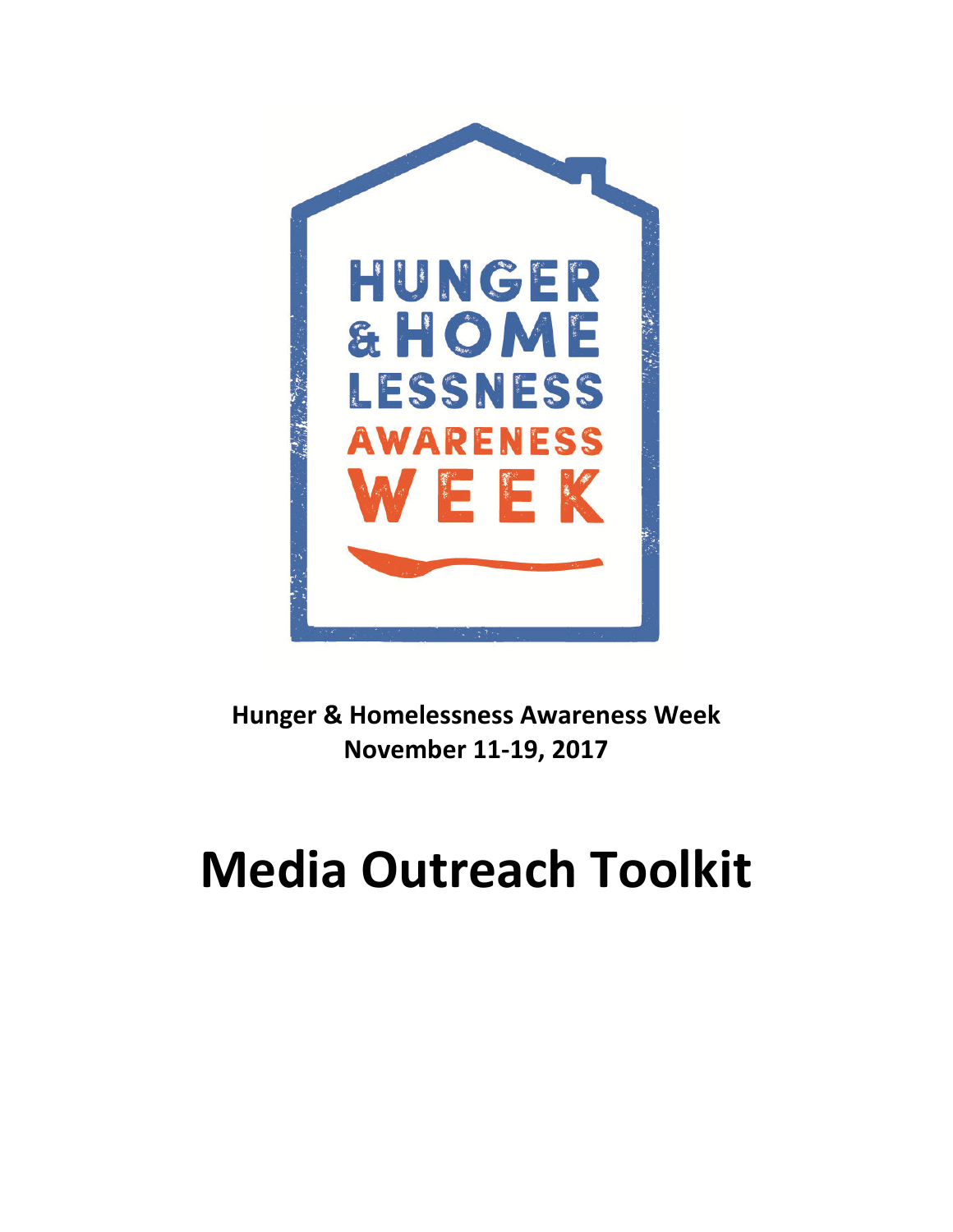# **Working with the Media**

Media outreach is an important component of Hunger and Homelessness Awareness Week. Good media coverage will get your message in front of thousands of additional people and encourage them to think about hunger and homelessness.

## **Steps to Media Organizing**

• Make sure you have a good media list. Pull together a comprehensive list of local media outlets, including newspapers, TV and radio stations, and local news websites and blogs. Campus groups should include campus newspapers, TV stations, and radio stations on their list.

• Figure out the best contact person for each outlet, along with their contact information. For TV and radio stations, you should identify the assignment editors and/or news editors. For newspapers, you should run a search for past stories on hunger and homelessness to identify reporters who are interested in these issues.

• Write a news release for your awareness week. Use the template provided later in this toolkit; just update the yellow highlighted sections with information about your organization and your events.

• At least one week before your event, call each outlet to pitch them on covering your awareness week. If a reporter expresses interest in your event, send them your news release.

• As you get closer to the week, go back to each outlet and re-pitch them on how to get involved. Keep pitching right up until the morning of your event.

• At your event, give your news release to all reporters who attend.

• Immediately after your event, email your news release to all reporters who didn't attend, then make a final round of pitch calls.

### **How to Make Media Pitches**

• Make the calls. Reporters get a ton of emails every day. You can only use email to pitch if you have a very good relationship with a reporter.

- Be friendly!
- Make sure you're talking to the right person for the topic of your pitch.

• Always ask if the reporter has a moment to talk. If they're on deadline or busy, just quickly ask for a good time to call back.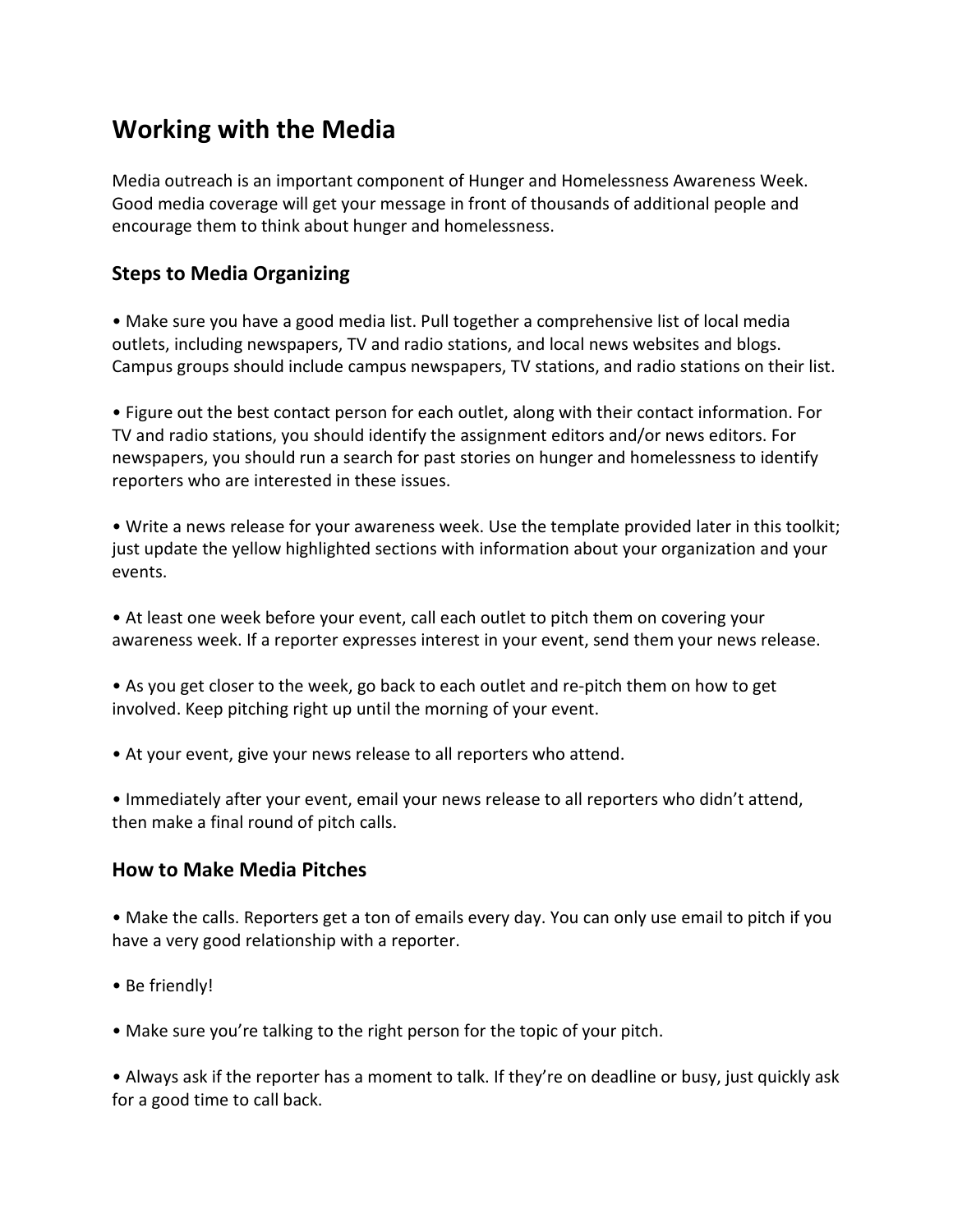• Have your pitch ready to go. This is the 30-second rap you will tell reporters to interest them in the story. Your pitch should deliver your message and stress the elements of your story that you think the reporter will be into.

• Don't get discouraged. Reporters rarely commit to covering something, so don't let that bother you.

• Leave the call with a follow-up plan. It could be as simple as sending the news release or background materials.

• Be prompt. If you say you are going to get information to a reporter, let the reporter know how long it will take and make sure you follow through on time.

#### **Pitching H&H Awareness Week**

To get your story noticed by a reporter, you have to stand out in some way. On their own, your awareness week events make for a decent story. However, reporters love stories that have a human interest angle, so your very best way to get covered is to offer them one. For your awareness week, that means identifying one or more formerly homeless people who now have a home and a job.

To find these individuals, you should contact local organizations that work with the homeless and ask them to connect you with former clients who have made good. The managers at these programs are often thrilled to share some of their success stories, and can act as an intermediary to identify which formerly homeless people are likely to be willing to speak with you. Not everyone they refer you to will be comfortable speaking to the media about their personal story, so you may need to ask a few people before you find one who will participate.

It's important to present this idea in an inspirational light and let people know you're not trying to be exploitative.

#### **Sample Pitch to Homeless Shelter Director**

Hi, I'm calling from the [GROUP]. We're trying to get media coverage of Hunger and Homelessness Awareness Week this November, and we could use your help. There's so much negativity on the news, and we'd love to share some positive stories. I'm hoping you can connect me with someone who's used your shelter in the past when they fell on hard times - and who now has a job and a roof over his or her head.

We'd like to see if one of those success stories would be willing to speak with the media. I know some people might be embarrassed to publicly admit they were once homeless. But I'm sure that their inspirational stories about overcoming adversity could do a lot to help those still struggling, as well as to build support for programs like yours. With their help, we can raise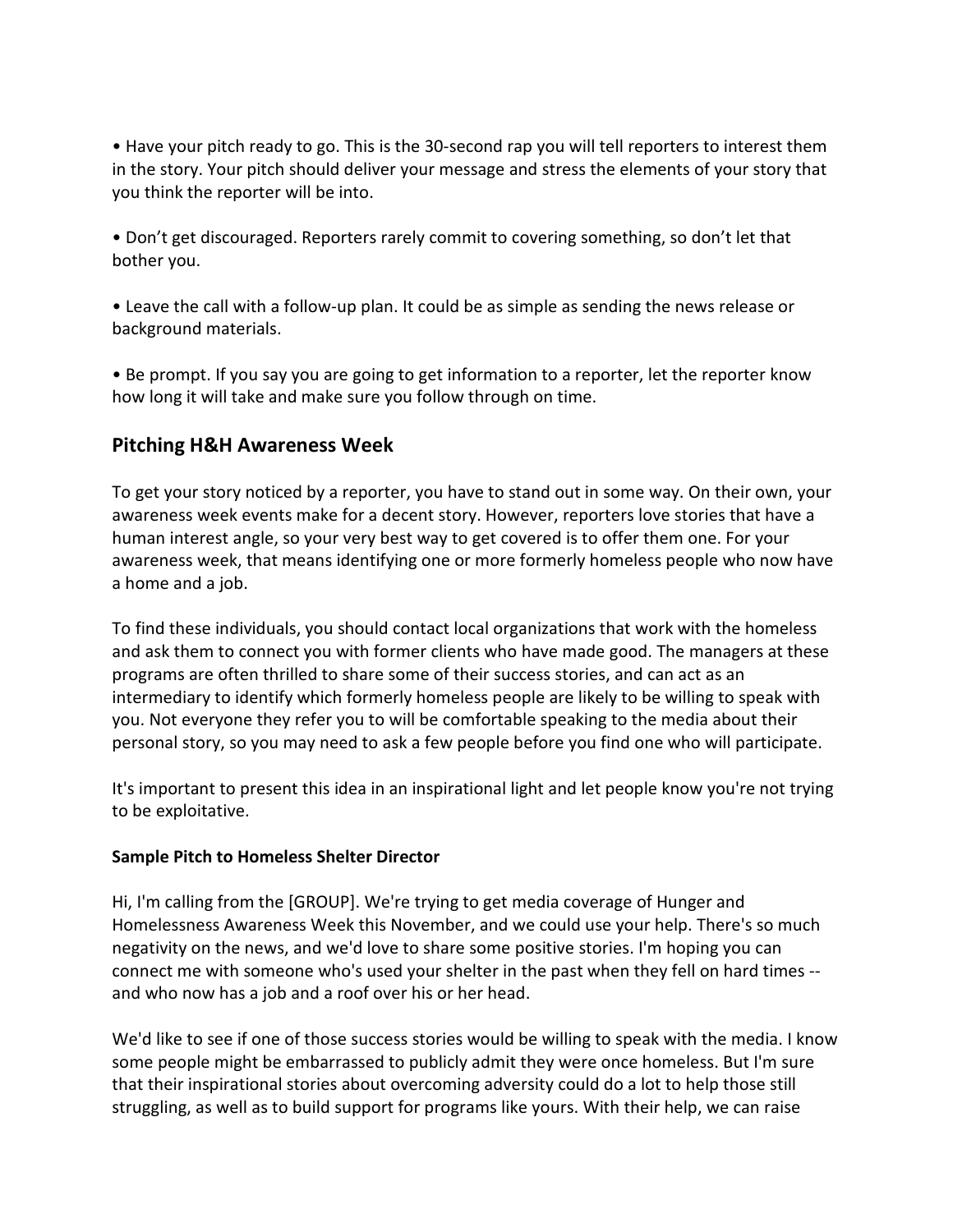awareness about the reality of homelessness in our community, and also let people know more about the groups and agencies that are working to help people get back on their feet.

Do you have any suggestions of people who I could ask to speak to the media? Would it be best for you to ask them or should I?

#### **Sample Pitch to Reporter**

Hi, I'm calling from [GROUP]. Hunger and Homelessness Awareness Week is coming up in mid-November, and I have a great story idea for you that will resonate with your [viewers/readers].

Many good people are homeless due to circumstances beyond their control -- from rising housing costs to lost jobs to domestic abuse.

That's what makes success stories like [FIRST NAME]'s so compelling. [Give a brief summary of the person's story about how s/he became homeless and then rose above it.]

We'd like to share [FIRST NAME]'s story with you, as well as what local groups are doing to help people in these situations have happy endings to their difficult times. Is this a story that you'd be interested in covering?

## **Tips for Media Pitches**

• In the sample above, you'll notice that we only include the first name of your success story. This is intentional – if you give reporters the person's full name right away, the reporter may track down the person and contact them directly, at which time the reporter no longer needs to include your events in their story. Wait to share the person's information until the reporter has said that they want to cover your story.

• It's unlikely that you'll get more than two media outlets to cover the same success story. Once your local paper and one TV station have told a particular person's story, other outlets will start to see it as old news. Prioritize your outreach by pitching to the most important outlets first, giving them first crack at covering the story.

• For college groups: you can drop the success story angle when pitching to on-campus media, such as your campus newspaper. With campus news outlets, you should be able to make a compelling pitch just focused on the events you'll be holding on campus. If you do want to pitch campus outlets on a personal story, you should identify a student success story who has experienced food insecurity or homelessness and is willing to speak with the media.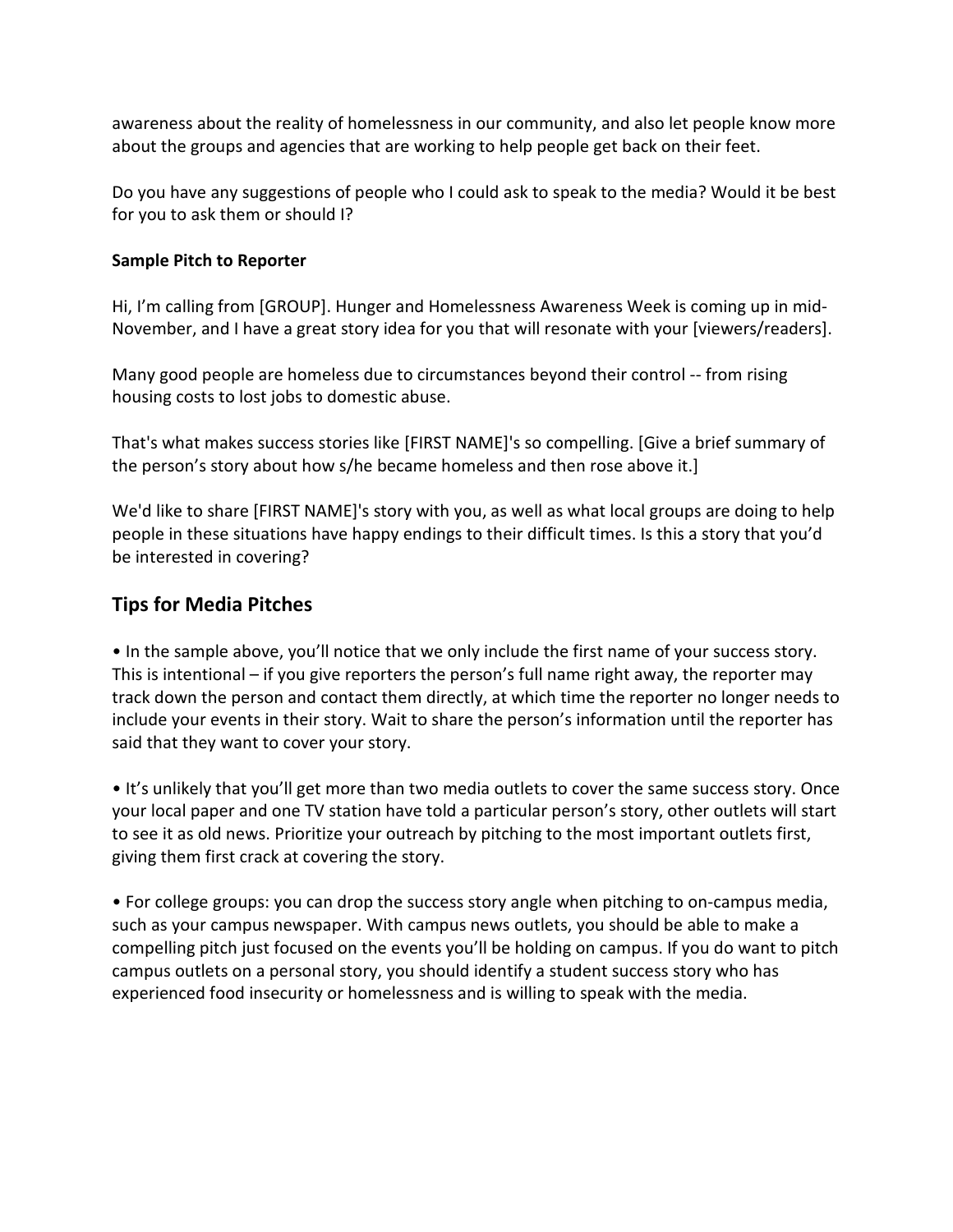# **News Release Template**

**FOR IMMEDIATE RELEASE**  Monday, November 13, 2017

**CONTACT:**  NAME, GROUP PHONE, EMAIL

# **CITY Residents Take Stand against Hunger and Homelessness GROUP Kicks Off Hunger and Homelessness Awareness Week**

GROUP is recognizing Hunger and Homelessness Awareness Week, a nationwide week of action where people draw attention to poverty. Staff and volunteers from **GROUP** will spend the week holding educational, community service, fundraising, and advocacy events to address these critical issues.

"Hunger and homelessness are epidemics that sadly affect too many members of our community," said **PERSON, TITLE** for GROUP. "We're organizing Hunger and Homelessness Awareness Week to help concerned citizens tackle these issues head on, rally public support, and call for solutions."

Every person deserves food on her plate and a roof over her head. Unfortunately, far too many people in CITY experience hunger and homelessness:

- The poverty rate in  $CITY$  is  $XX$ %.
- The poverty rate among children in  $CITY$  is  $XX\%$ .
- [Find these first two statistics for your city at http://www.city-data.com]
- Here in  $\overline{\text{STATE}}$ , an estimated  $\overline{\text{X,XXX}}$  people are homeless on any given night.
- **Find this statistic for your state at** https://www.hudexchange.info/resources/documents/2016-AHAR-Part-1.pdf]

Hunger and Homelessness Awareness Week is co-sponsored by the National Coalition for the Homeless and the National Student Campaign Against Hunger and Homelessness. The event originated at Villanova University in 1975 and now takes place each year in hundreds of communities across the country.

For Hunger and Homelessness Awareness Week, GROUP will be holding a series of events, including:

- **DESCRIPTION OF EVENT #1**
- **DESCRIPTION OF EVENT #2**